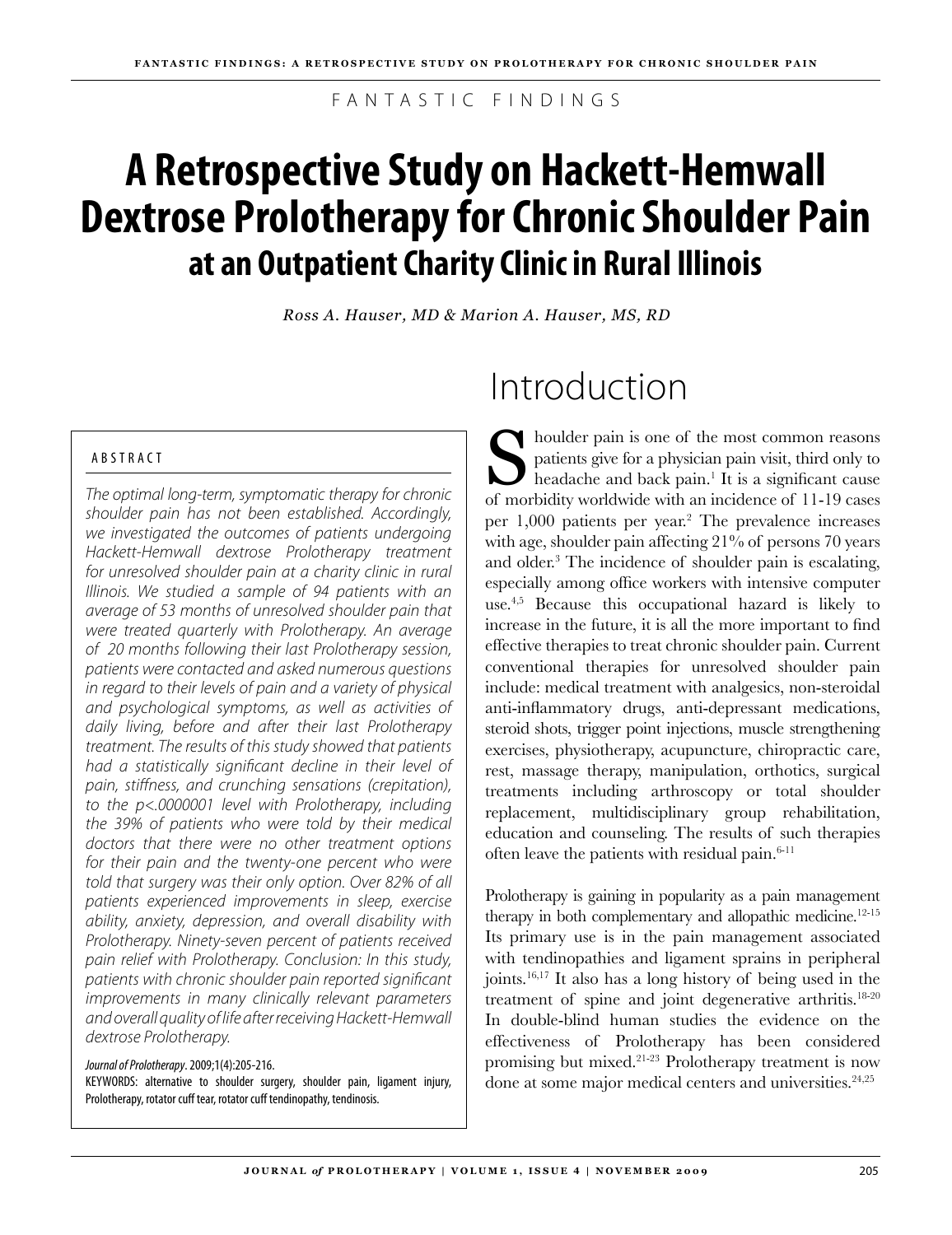George S. Hackett, MD, coined the term Prolotherapy.26 As he described it, "The treatment consists of the injection of a solution within the relaxed ligament and tendon which will stimulate the production of new fibrous tissue and bone cells that will strengthen the 'weld' of fibrous tissue and bone to stabilize the articulation and permanently eliminate the disability."27 Animal studies have shown that Prolotherapy induces the production of new collagen by stimulating the normal inflammatory reaction.28,29 In addition, animal studies have shown improvements in ligament and tendon diameter and strength.30,31 Human studies have shown improvements in pain symptoms including those with chronic low back pain.32-35 Studies on the effectiveness of Prolotherapy on knee pain have been promising.<sup>36,37</sup> Though Prolotherapists routinely treat shoulder problems with Prolotherapy<sup>38</sup>, no studies have been published to date. To evaluate the effectiveness of Hackett-Hemwall dextrose Prolotherapy, not just on shoulder pain but on quality of life measures, this observational retrospective study was undertaken.

**Objective:** To investigate the outcomes of patients undergoing Hackett-Hemwall dextrose Prolotherapy treatment for unresolved shoulder pain at a charity clinic in rural Illinois.

Patients and Methods: Patients with unresolved shoulder pain treated with dextrose Prolotherapy every three months were included into an observational study. The patients were called on the phone and asked to answer detailed questions on the level of their shoulder pain, stiffness, range of motion, medication usage, anxiety, depression, activities of daily living, and other quality of life measures before and after receiving dextrose Prolotherapy.

**Results:** Complete data was available on 94 shoulders who were treated during the years 2001-2005. The average starting shoulder pain level was 7.1 and ending shoulder pain level was 2.3. A matched sample paired t-test was used to calculate the difference in responses between the before and after measures for pain and stiffness for the 94 shoulder patients. The paired t-ratios for both pain and stiffness on the 94 shoulders were highly significant, using N pairs minus one as the degrees of freedom. For the entire 94 shoulder study participants the paired t-ratio was significant for pain relief at  $t(93)=$ 13.3 p<.0000001. In regard to stiffness, this also reached the highly statistically significant range with the paired tratio being  $t(93) = 15.77 \text{ p} < .0000001$ . Range of motion

improvement also reached statistical significance at t(93)  $= -13.13$  p $< .0000001$ .

In the subgroup who were told surgery was their only option the paired t-ratio was significant for pain relief at  $t(19)=11.38$  p<.0000001. For stiffness in the subgroup of patients told surgery was their only option the paired t-ratio was significant for stiffness relief at  $t(19)=5.85$ p<.0000001. Shoulder range of motion showed the paired t-ratio as significant at  $t(19) = -8.82$  p<.0000001.

In patients told that no other treatment option existed, the results were also highly significant. In this subgroup of 37 patients, pain relief reached statistical significance with the paired t-ratio being  $t(36)=17.92 \text{ p} < .0000001$ . For stiffness before and after Prolotherapy in this subgroup who were told there were no other treatment options, the paired t-ratio was also significant for stiffness at  $t(36)=10.31$  p<.0000001 and for range of motion at  $t(36)$  $= -10.82$  p $< .0000001$ .

The percentage of patients that had improvements in their pain after treatment with Prolotherapy was 97%. The percentage of patients that were able to decrease their medication usage by 75% or more was 87%. More than 76% of patients were able to decrease their additional pain treatments by 75% or more. Anxiety and depression symptoms were present in 47% and 55% respectively before Prolotherapy and only in 12% and 19% respectively after Prolotherapy. While 62% of patients could exercise less than 30 minutes prior to Prolotherapy, this dropped to 22% after Prolotherapy. Ninety-seven percent of patients felt Prolotherapy improved their life overall.

**Conclusions:** In this retrospective study, patients with an average of 53 months of chronic shoulder pain, even those whose medical doctors told them there was no other treatment for their pain or that surgery was their only option, reported clinically relevant improvements in their pain level and quality of life after receiving Hackett-Hemwall dextrose Prolotherapy.

# Patients and Methods

### FRAMEWORK AND SETTING

In October 1994 the primary authors (R.H., M.H.) started a Christian charity medical clinic called Beulah Land Natural Medicine Clinic in an impoverished area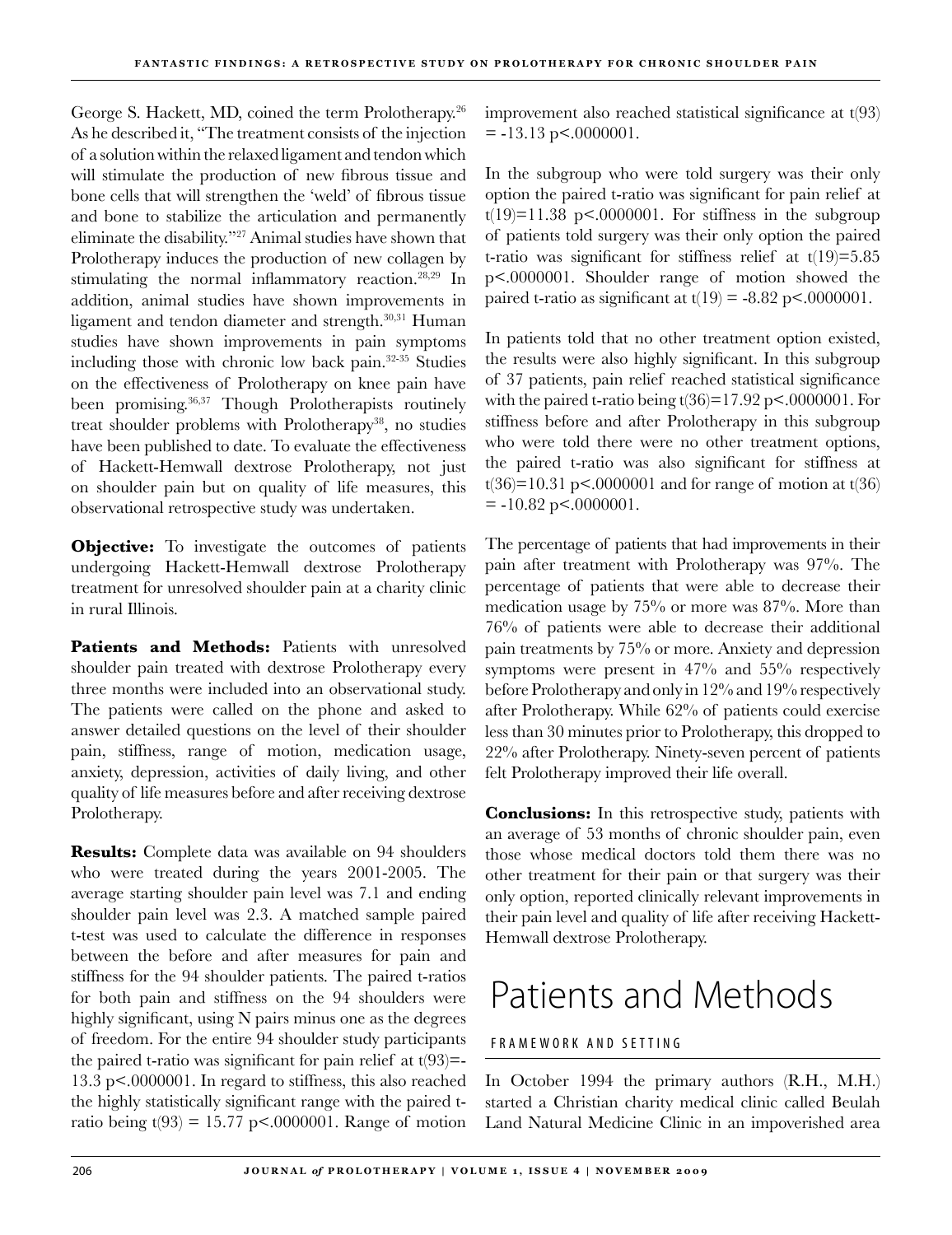in southern Illinois. The primary modality of treatment offered was Prolotherapy for pain control. Dextrose was selected as the main ingredient in the Prolotherapy solution because of it being readily available, inexpensive (compared to other proliferants), and having a high safety profile. The clinic met every three months until July 2005. All treatments were given free of charge.

#### PATIENTS

Patients who received Prolotherapy for their unresolved shoulder pain in the years 2001 to 2005 were interviewed via telephone by an independent data collector (D.P.) who had no prior knowledge of Prolotherapy. General inclusion criteria were an age of at least 18 years, having an unresolved shoulder condition more than six months that typically responds to Prolotherapy, and a willingness to undergo at least four Prolotherapy sessions, unless the pain remitted with fewer Prolotherapy sessions.

#### I n ter v e n t i o n s

The Hackett-Hemwall technique of Prolotherapy was used. Each patient received 20 to 40 injections with a 15% dextrose, 0.2% lidocaine solution for a total of 20 to 30cc of solution used per shoulder. Each patient was given an intraarticular injection of 5 to 10cc of solution. Around the shoulder, tender areas were also injected, and 0.5 to 1cc of solution was used per extra-articular injection. (*See Figure 1.*) Tender areas injected on the anterior and superior portions of the shoulder could include the acromioclavicular joint and ligaments, rotator cuff tendon attachments, coracoacromial ligaments, as well as the biceps tendons and glenohumeral ligament attachments. No other therapies were used. As much as the pain would allow, the patients were asked to reduce or stop nonsteroidal anti-inflammatory and narcotic medications.

#### O U T C O M E S

The independent data collector (D.P.) was the sole person obtaining the patient information during the telephone interviews. The patients were asked a series of questions about their pain and previous treatments before starting Prolotherapy. Their response to Prolotherapy was also detailed with an emphasis on the effect Prolotherapy had on their need for subsequent treatments and their quality of life. Specifically, patients were asked questions concerning years of pain, pain intensity, overall disability,



number of physicians seen and medications taken, quality of life concerns, psychological factors, and whether the response to Prolotherapy continued after the Prolotherapy sessions were finished.

#### A N A LYSIS

For the analysis, patient percentages of the various responses were calculated by another independent person (D.G.) who had no prior knowledge of Prolotherapy. These responses gathered from clients before Prolotherapy were then compared with the responses to the same questions after Prolotherapy. A matched sample t-test was used to determine if there were statistically significant improvements in the before and after Prolotherapy measurements for pain, stiffness, and crunching sensations. Further analyses were done with those patients who stated their medical doctors said that surgery was their only option or that there were no other treatment options for their pain.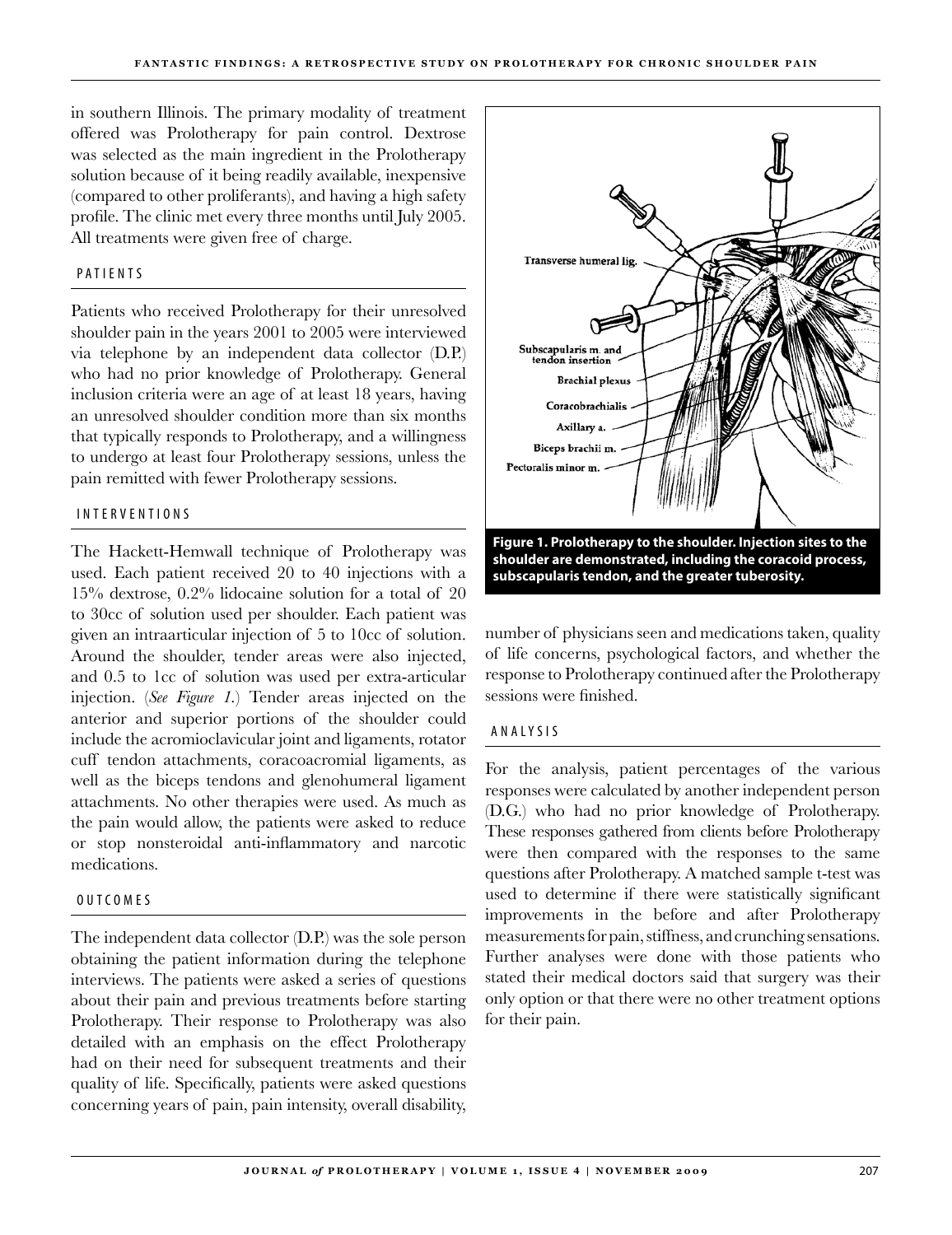# Results

### PATIENT CHARACTERISTICS

From a total of 122 patients with unresolved shoulder pain whose charts were analyzed and who were interviewed via telephone, 94 met the inclusion criteria. The main reasons for exclusion were inability to come for treatments primarily due to travel/distance (42%), stopped treatments because of their medical doctor's recommendation (i.e. needed treatments more frequently or other medical problems) or on their own  $(31\%)$ , inability or unwillingness to answer survey  $(16\%)$ , and other  $(11\%)$ .

A total of 94 shoulders from 90 people met the inclusion criteria. Of these, 60% were female and 40% were male. The average age of the patients was 54 years-old. Patients had an average of fifty-three months of pain, 33% had pain for greater than six years, and 19% had pain for between four and six years. Seventy-six percent received their first Prolotherapy treatment primarily because of the recommendation of a friend. The average patient saw 2.9 MD's before receiving Prolotherapy. Twenty-one percent were told by one of their physicians that surgery was the only answer to their pain problem, and 39% of patients were told by their physicians that there were no other treatment options for their chronic pain. Twentyeight percent were taking one pharmaceutical drug for pain. Thirty percent were taking two or more drugs for pain. (*See Table 1.*)

| Table 1. Demographics of the shoulder patient population. |     |  |
|-----------------------------------------------------------|-----|--|
| Total number of shoulders treated                         | 94  |  |
| Percentage of female patients                             | 60% |  |
| Percentage of male patients                               | 40% |  |
| Average age of shoulder patients                          | 54  |  |
| Average number of MD's seen prior to Prolotherapy         | 2.9 |  |
| Average years of pain                                     | 4.4 |  |
| Average number of pain meds at start of Prolotherapy      | 1.2 |  |
| Average number of pain meds after Prolotherapy            | 0.3 |  |
| Percentage with pain improvement                          | 97% |  |
| Percentage with stiffness improvement                     | 93% |  |
| Percentage with crunching improvement                     | 90% |  |

### TREATMENT OUTCOMES

Patients received an average of 3.8 Prolotherapy treatments per shoulder. The average time of follow-up after their last Prolotherapy session was 20 months.

Patients were asked to rate their pain, stiffness, and crunching sensation on a scale of 1 to 10. With 1 being no pain/stiffness/crunching and 10 being severe/crippling pain/stiffness/crunching. The 94 shoulders had an average starting pain level of 7.1, starting stiffness level of 5.4, and starting crunching level of 3.9. Patients were asked to rate their mobility on a scale of 1 to 7, with 1 being no motion, 2 through 5 were percentages of normal motion with 2 being 1-24%, 3 being 25-49%, 4 being 50-74% and 5 being 75-99% of normal motion. Normal motion was 6, and 7 was excessive motion or hypermobility. The average starting mobility level was 3.7.

The patients reported that their ending pain level after Prolotherapy was 2.3, ending mobility 5.2, ending stiffness 2.0, and ending crunching 1.9. Eighty-eight percent started with greater than serious pain (5 or more) but after Prolotherapy only 9.6% had that much pain. The percentage of patients who had a decrease in their pain level was 97%. (*See Figure 2.*) More than 86% of patients had minimal stiffness when finished with treatments, but only 28% started with it. (*See Figure 3.*) Ninety-seven percent of patients finished with 50% or greater of normal motion, whereas, prior to Prolotherapy only 58% had that amount of motion. Seventy percent of patients who were on prescription pain medications were able to stop taking them after Prolotherapy. Another 17% were



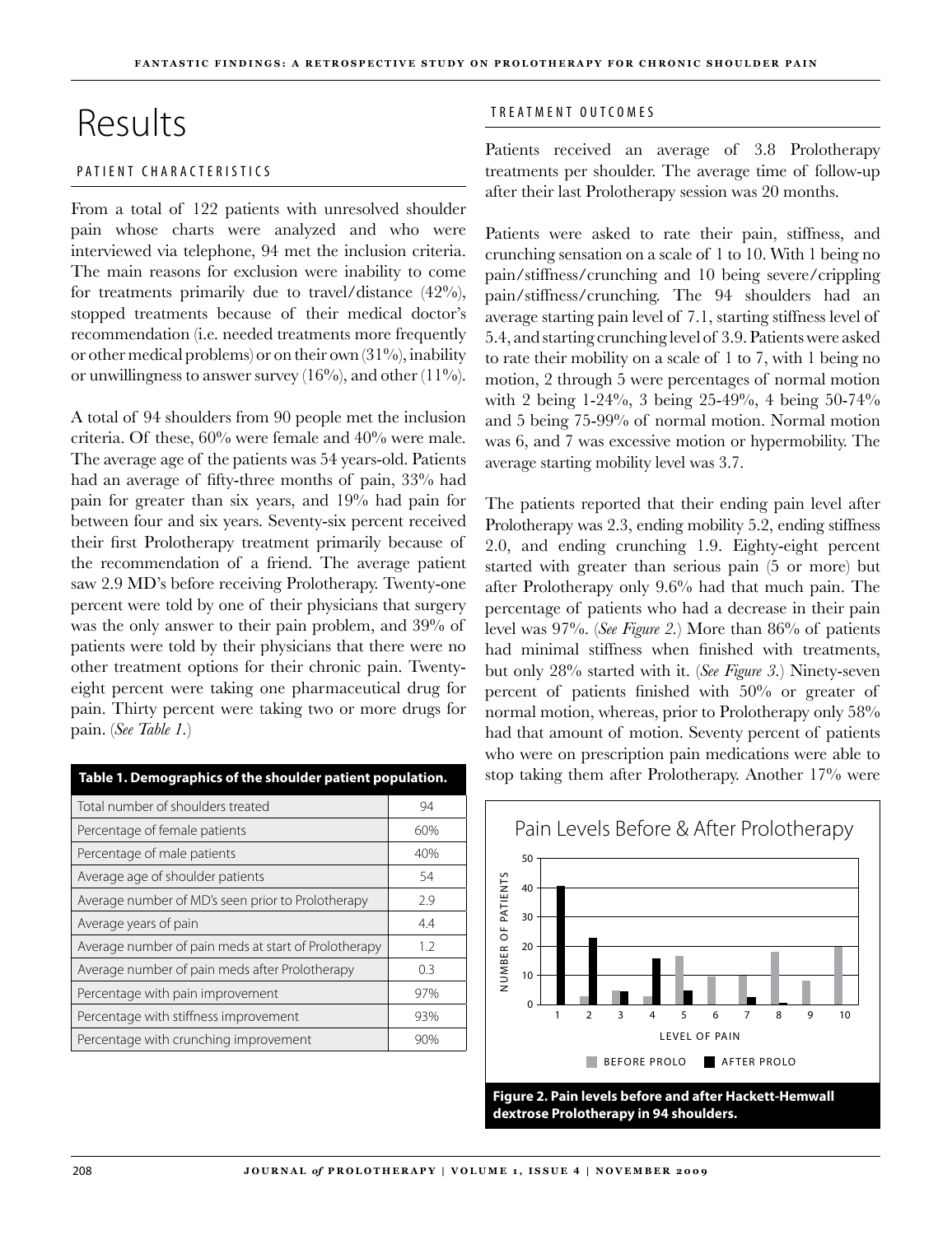

able to decrease the amount needed by 75% or more. No patient had to increase their pain medication usage since receiving Prolotherapy. Sixty-six percent of the patients receiving other pain management care were able to stop after Prolotherapy. Another 10% were able to decrease it by  $75\%$  or more.

In regard to quality of life issues prior to receiving Prolotherapy, 81% of patients felt they had some type of overall disability before Prolotherapy, but only 20% felt so after it. (*See Figure 4.*) Before Prolotherapy, 12% noted some dependency on another person for activities of daily living which decreased to 4% after Prolotherapy. In regard to athletic ability prior to Prolotherapy, 28% said it was totally compromised (couldn't do any athletics),  $15\%$ 

ranked it as severely compromised (less than 10 minutes), 18% ranked it as very compromised (less than 30 minutes), in all 85% ranked it as at least somewhat compromised. After Prolotherapy, 34% were back to completely normal athletic ability with 77% able to do more than 30 minutes of exercise per day. (*See Figure 5.*)

Before Prolotherapy, 47% considered themselves having some depression and 55% had some anxiety but after Prolotherapy this decreased to 12% and 19%, respectively after Prolotherapy. (*See Figure 6.*) Three patients were on medications for depression and two other patients were on anxiety medications before Prolotherapy, but after treatment all five were able to stop taking their medications. Ninety-one percent of patients who started with depressed feelings and 75% of those with anxiety were improved at the time of follow-up. In regard to sleep, 80% said that their shoulder pain affected their ability to sleep before Prolotherapy. After Prolotherapy, 88% could sleep much better.

To a simple yes or no question: "*Has Prolotherapy changed your life for the better.*" 97% of patients treated answered "*yes.*" In quantifying the response, 49% felt their life was at least radically better with 67% noting that they were very much better with Prolotherapy, but 99% rated their condition as at least somewhat better. Eighty-seven percent rated Prolotherapy as at least very successful in treating their condition (50% or greater pain improvement) with 56% noting the Prolotherapy to be extremely successful (75% or greater pain improvement).

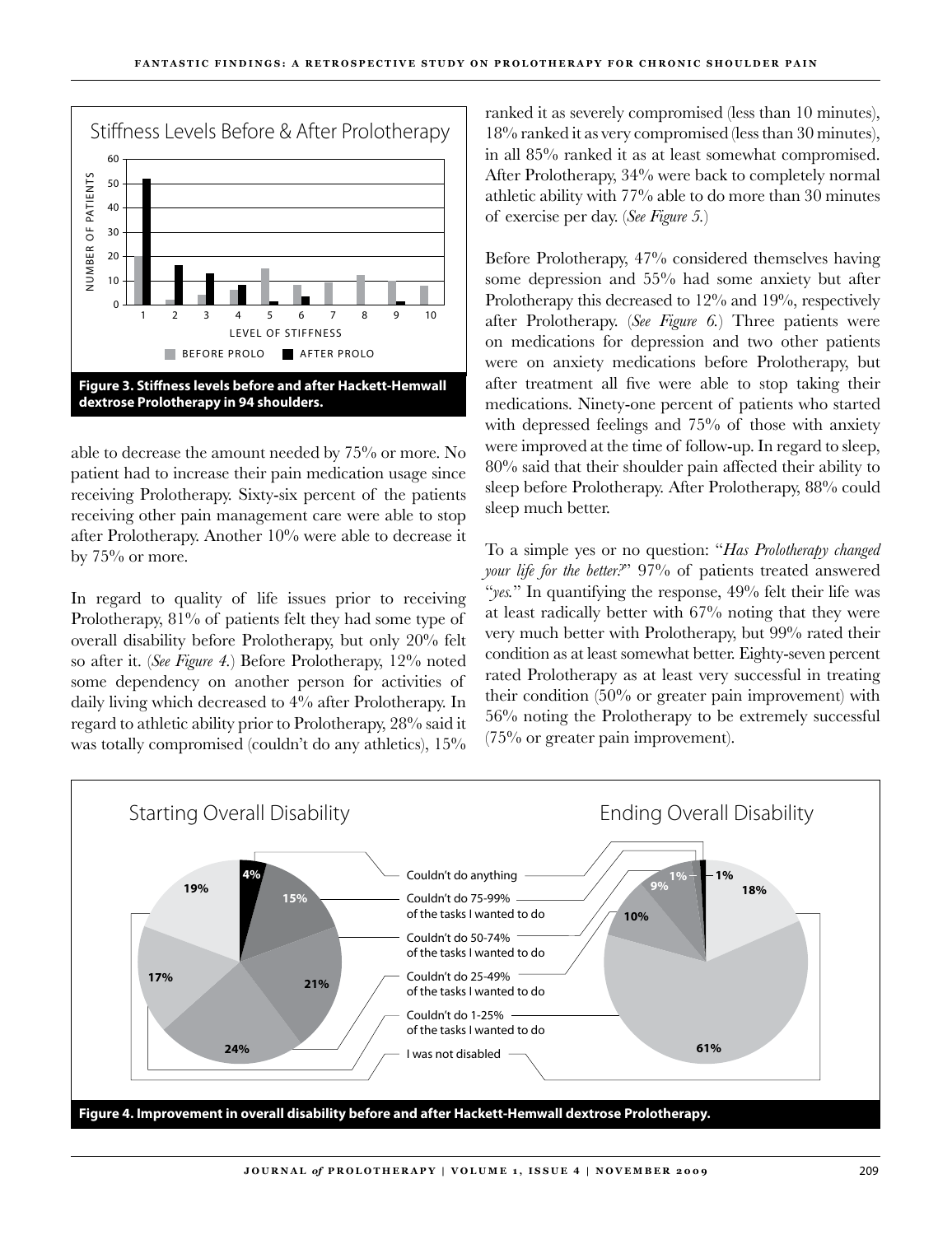



The average person in this study was 20 months out since their last Prolotherapy session. The patients were asked if the improvement with Prolotherapy lasted, and how much of the effect remained. In regard to pain, for instance, 68% noted that 100% of the improvement continued to this day, with 88% stating that at least 50% of the effect remained. Eighty-five percent of patients stated that the overall results of Prolotherapy has mostly continued (50% or greater). A summary of the lasting effects of Prolotherapy on the various quality of life measures is seen in *Table 2*.

Patients were asked the question, "*Are there reasons besides the Prolotherapy effect wearing off that are causing your pain/ disability?*" Eighty-two percent with continued pain answered "*Yes.*" Forty-three percent believed they stopped Prolotherapy too soon (before pain was totally gone),

**Table 2. Lasting improvements with Hackett-Hemwall dextrose Prolotherapy in shoulder pain patients.** On average 20 months following their last Prolotherapy session, patients reported continued improvements in pain, stiffness, athletic ability, and overall disability.

| <b>Improvements</b>                   | Pain | <b>Stiffness</b>      | <b>Athletic</b><br><b>Ability</b> | Overall<br><b>Disability</b> |
|---------------------------------------|------|-----------------------|-----------------------------------|------------------------------|
| Continued to<br>this day (100%)       | 68   | 73                    | 72                                | 58                           |
| Very Much<br>Continued<br>$(75-99%)$  | 9    |                       | 6                                 | 15                           |
| Has Mostly<br>Continued<br>$(50-74%)$ | 11   | $\mathsf{\mathsf{R}}$ | q                                 | 18                           |
| Total 50%<br>or greater               | 88   | 88                    | 87                                | 91                           |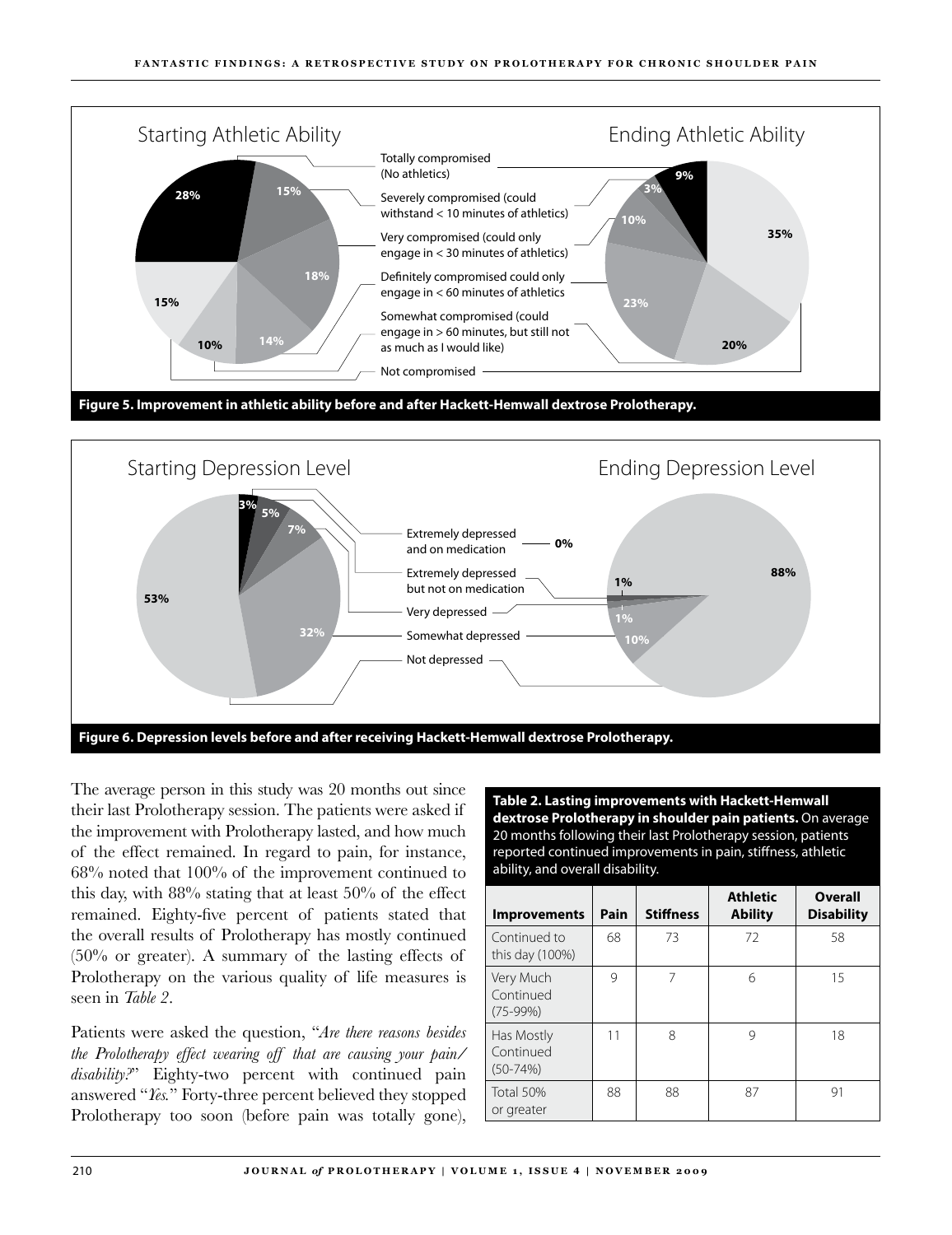21% had other medical reasons/conditions for their pain, 18% re-injured the area that had received Prolotherapy, 11% had a new area of pain, and 6% had increased life stressors. Of the clients whose pain increased for the above reasons after Prolotherapy was stopped, 80% are planning on receiving more Prolotherapy.

### PATIENT SATISFACTION

Overall 97% of patients showed improvement in their pain with Prolotherapy. Eighty-six percent of patients treated considered the Prolotherapy treatment to be very successful (greater than 50% pain relief). In regard to the question "*Has Prolotherapy changed your life for the better?*" 97% answered "*Yes.*" Ninety-two percent knew someone who has benefited from Prolotherapy. Ninety-seven percent have recommended it to someone.

# Statistical Analysis

A matched sample paired t-test was used to calculate the difference in responses between the before and after measures for pain, stiffness, and crunching. Using the matched sample t-test on all three variables, all p values reached statistical significance at the p<.0000001 level.

### NO OTHER TREATMENT OPTIONS SUBGROUP

As previously noted, 39% of patients prior to Prolotherapy were told that there were no other treatment options for their pain. They had seen an average 3.3 medical doctors for their pain which they had experienced for an average of 5.1 years.

In analyzing just these patients, their before and after Prolotherapy values for pain, range of motion, stiffness and crunching can be seen in *Table 3*. All reached statistical significance to at least the p<.0000001 level.

| Table 3. Before and after Prolotherapy statistics on shoulder<br>patients told by their MD's that no other treatment options<br>were available. |                               |                       |           |
|-------------------------------------------------------------------------------------------------------------------------------------------------|-------------------------------|-----------------------|-----------|
| <b>Symptom</b>                                                                                                                                  | <b>Before</b><br>Prolotherapy | After<br>Prolotherapy |           |
| Pain                                                                                                                                            | 71                            | 22                    | 0.0000001 |
| Range of Motion                                                                                                                                 | 36                            | 54                    | 0.0000001 |
| Stiffness                                                                                                                                       | 58                            | 20                    | 0.0000001 |
| Crunching                                                                                                                                       | 48                            | 21                    | 0.0000001 |

The starting and ending pain levels for these patients can be seen in *Figure 7*. Eighty-one percent of these patients had greater than 50% pain relief. Eighty-nine percent of them ended with greater than 75% of normal motion after Prolotherapy, whereas prior to it only 27% had that amount of motion. In regard to exercise ability, only 17% could exercise more than 30 minutes before Prolotherapy but after Prolotherapy this increased to 46%.



As a group, prior to Prolotherapy they were taking on average 1.3 pain medications, but after Prolotherapy only 0.4 pain medications. Twelve of these patients had completely stopped their pain medications after Prolotherapy. As of the follow-up, 25 of the patients were taking no medications and 12 were taking one pain medication, whereas prior to Prolotherapy 14 of the patients were taking two or more pain medications.

Before receiving Prolotherapy, 57% experienced some depressed feelings, but after Prolotherapy, this dropped to 14%. The three patients on medications for depression were able stop taking them after Prolotherapy. Fifty-nine percent of patients had some anxious thoughts prior to Prolotherapy, but after Prolotherapy only 27%. The two patients that were taking medications for anxiety were able discontinue them.

Ninety-five percent of these patients knew someone who benefited from Prolotherapy and an equal number recommended it to someone. Ninety-seven percent of this subgroup felt that the Prolotherapy changed their lives for the better.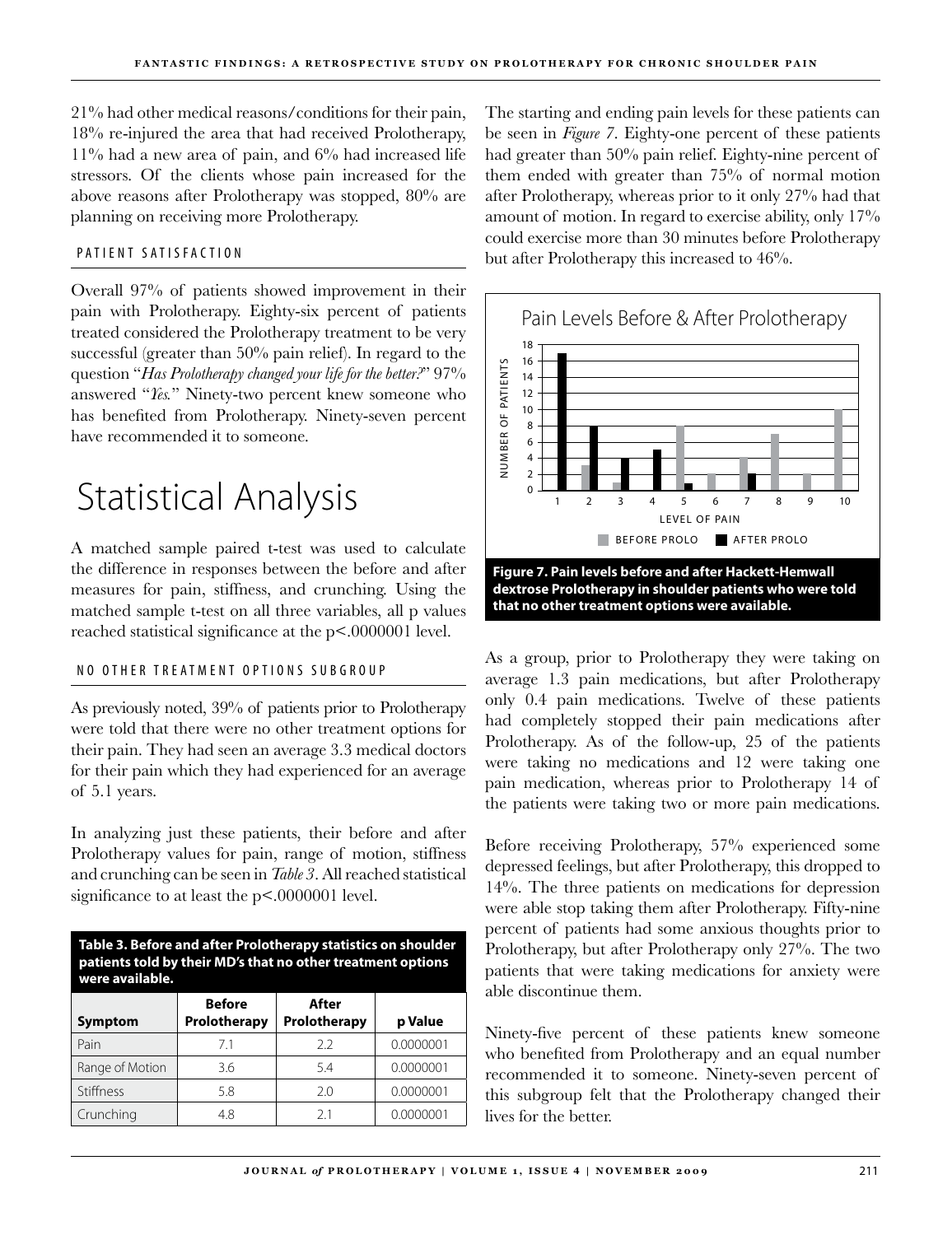### SURGERY ONLY OPTION SUBGROUP

Twenty-one percent of patients, prior to Prolotherapy, were told by their physician that surgery was their only option. As a group, they had seen an average of 3.4 physicians for their pain which they had experienced on average for 53 months.

This group of patients' before and after values for pain, stiffness and crunching with Prolotherapy can be seen in *Table 4*. All reached statistical significance to the p<.0000001 level.

The starting and ending pain levels for all of these patients can be seen in *Table 4*. Ninety percent of these patients experienced greater than 50% pain relief. Fifty-five percent experienced greater than 75% pain relief. Ninety percent of them ended with greater than 75% of normal motion after Prolotherapy, whereas prior to Prolotherapy, only 15% possessed that amount of motion.

| Table 4. Before and after Prolotherapy statistics on shoulder<br>patients told by their MD's that surgery was their only<br>option. |                               |                       |           |
|-------------------------------------------------------------------------------------------------------------------------------------|-------------------------------|-----------------------|-----------|
| <b>Symptom</b>                                                                                                                      | <b>Before</b><br>Prolotherapy | After<br>Prolotherapy | p Value   |
| Pain                                                                                                                                | 70                            | 2.6                   | 0.0000001 |
| Range of Motion                                                                                                                     | 42                            | 54                    | 0.0000001 |
| <b>Stiffness</b>                                                                                                                    | 51                            | 2.3                   | 0.0000001 |
| Crunching                                                                                                                           | 43                            | 2.2                   | 0.0000001 |

Prior to Prolotherapy the patients were taking on average 1.5 pain medications, but after Prolotherapy only 0.4 medications. Nine of these patients had totally stopped their pain medications that they were taking prior to Prolotherapy. Twenty months on average after their last Prolotherapy session, 13 were on no medications and seven were taking one pain medication, whereas prior to Prolotherapy nine of the patients were taking two or more pain medications.

Before receiving Prolotherapy, 50% felt they had some depressed feelings but after Prolotherapy it was down to only 15%. Fifty-nine percent of patients felt some anxiety prior to Prolotherapy but afterwards only 10%.

In regard to exercise, 85% said they could exercise less than 30 minutes per day using the affected shoulder before Prolotherapy, but after Prolotherapy only 20% were so

limited. Ninety percent of the patients said Prolotherapy helped them sleep better. In regard to work situation, two of these patients who were completely disabled were able to get back to work because of Prolotherapy.

Ninety-five percent of these patients knew someone who has benefited from Prolotherapy and an equal number had recommended it to someone. Ninety-five percent also felt that the Prolotherapy changed their lives for the better.

# Discussion

### P R I N C I P I F F I N D I N G S

The results of this retrospective, uncontrolled, observational study show that Prolotherapy helps decrease pain and improve the quality of life of patients with chronic shoulder pain. Decreases in pain, stiffness and crunching levels reached statistical significance to the p<.0000001 level with Prolotherapy, not only for the group as a whole but also for the 21% of the patients that were told that surgery was their only option and for the 39% that were told that their was no other treatment option for their pain. Ninety-nine percent of all patients had less shoulder pain, with 87% having 50% or greater of their pain relieved. In regard to pain medication, 87% decreased their need for it by 75% or more. Eighty-seven percent showed an improvement in sleep. For those with depressed and anxious feelings, 91% were less depressed and 75% were less anxious long term. In regard to overall disability, this decreased from 81% of the patients prior to Prolotherapy to 20% after it. In regard to athletic ability, only 39% of the patients could do more than 30 minutes of exercise prior to Prolotherapy but this increased to 78% after Prolotherapy. In 97% of patients with unresolved shoulder pain for an average of 20 months, the Hackett-Hemwall technique of dextrose Prolotherapy changed their life for the better. (*See Table 5.*)

### STRENGTHS AND WEAKNESSES

Our study cannot be compared to a clinical trial in which an intervention is investigated under controlled conditions. Instead, it's aimed to document the response of patients with unresolved shoulder pain to the Hackett-Hemwall technique of dextrose Prolotherapy at a charity medical clinic. Clear strengths of the study are the numerous quality of life parameters that were studied.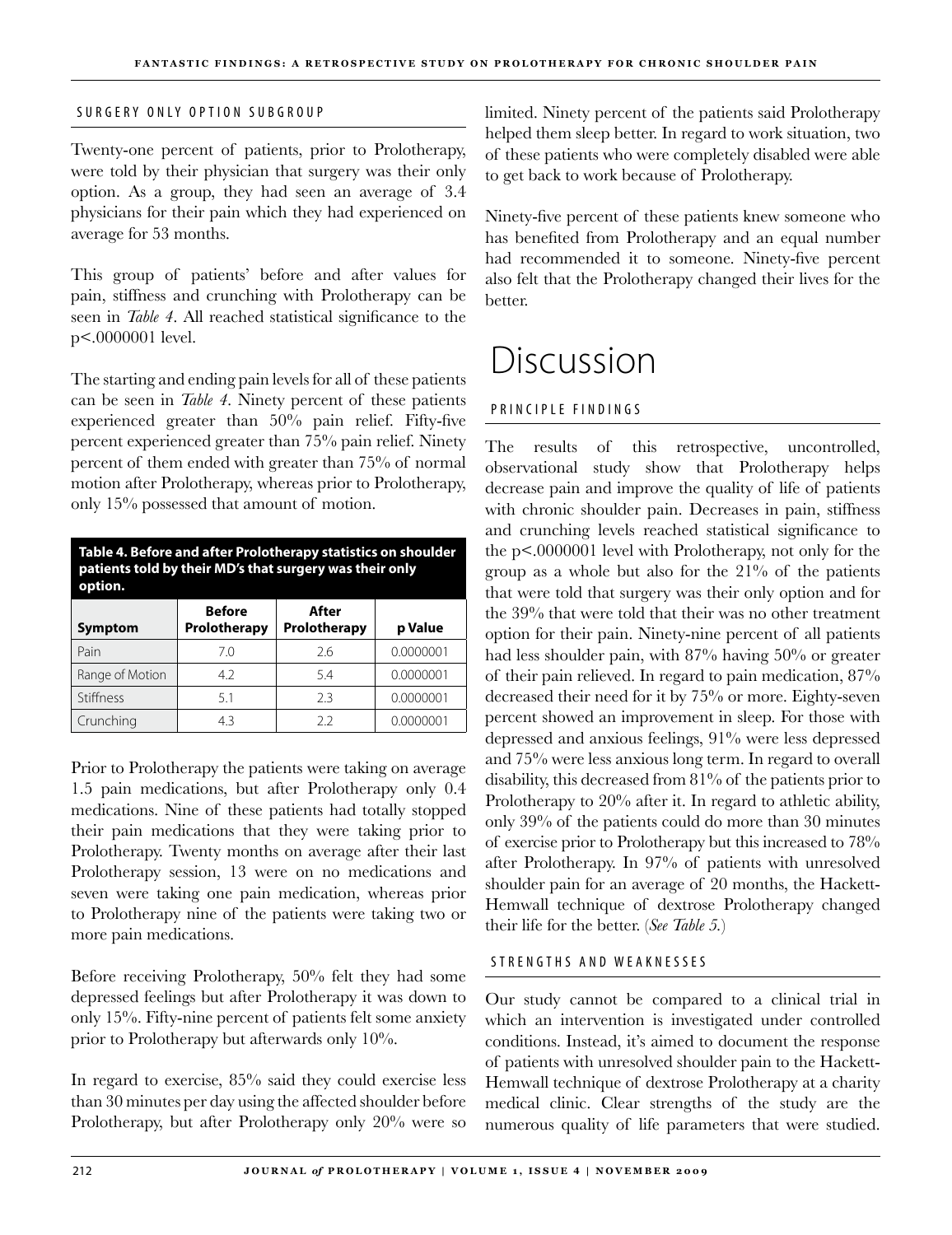| <b>Demographics</b>                                                 | All<br><b>Shoulder</b><br><b>Patients</b> | <b>No Other</b><br><b>Treatment</b><br><b>Option</b> | <b>Surgery</b><br>Only<br><b>Option</b> |
|---------------------------------------------------------------------|-------------------------------------------|------------------------------------------------------|-----------------------------------------|
| Total number of shoulders                                           | 94                                        | 37                                                   | 20                                      |
| Avg. years of pain                                                  | 4.6                                       | 5.2                                                  | 3.9                                     |
| # of pain meds used<br>before Prolotherapy                          | 1.2                                       | 1.3                                                  | 1.5                                     |
| # of pain meds used<br>after Prolotherapy                           | 0.3                                       | 0.4                                                  | 0.4                                     |
| Pain level before<br>Prolotherapy                                   | 7.1                                       | 7.1                                                  | 7.0                                     |
| Pain level after<br>Prolotherapy                                    | 2.3                                       | 2.2                                                  | 2.6                                     |
| Stiffness level before<br>Prolotherapy                              | 5.4                                       | 5.8                                                  | 5.1                                     |
| Stiffness level after<br>Prolotherapy                               | 2.0                                       | 2.0                                                  | 2.3                                     |
| Greater than 50% pain<br>relief                                     | 87%                                       | 81%                                                  | 90%                                     |
| Athletic Ability > 30<br>Minutes of Exercise<br>before Prolotherapy | 29%                                       | 17%                                                  | 15%                                     |
| Athletic Ability > 30<br>Minutes of Exercise after<br>Prolotherapy  | 78%                                       | 46%                                                  | 80%                                     |
| Prolotherapy changed<br>life for the better                         | 97%                                       | 97%                                                  | 95%                                     |

**Table 5. Summary of results of Hackett-Hemwall dextrose** 

**Prolotherapy shoulder study.**

Quality of life issues such as overall disability, stiffness, range of motion, activities of daily living, athletic (exercise) ability, anxiety and depression, in addition to pain level, are important factors affecting the person with unresolved shoulder pain. Decreases in medication usage and additional pain management care were also documented. The improvement in such a large number of shoulders, treated solely by Prolotherapy, is likely to have resulted from Prolotherapy, especially when 61% of the patients were either told by their medical doctors that there was no other treatment for their pain or that surgery was their only option. Another strength is that many of the above parameters are objective. So while there is no one hundred percent definitive medical test to document pain improvement or the progress with Prolotherapy, an increased ability to exercise, have more range of motion and use less medications and other pain therapies are objective changes.

The quality of the cases treated in this study is also a strength. The average person in this study had unresolved shoulder pain for four years, eleven months and had seen over three physicians already. As noted earlier, fifty-seven  $(61\%)$  of the patients were either told by their MD(s) that there was no other treatment option for their pain or that surgery was their only option. So clearly this patient population represented *chronic* unresponsive shoulder pain. Having a follow-up time on average of twenty months since their last Prolotherapy session also was a strength, because chronic joint pain typically doesn't just spontaneously remit. The normal course is actually the opposite, progressively worse pain. So for this group of patients to have such a drastic improvement in their pain and for that improvement to last, gives credence to the notion that the improvement is from the Prolotherapy itself.

Because this was a charity medical clinic with limited resources and personnel, the only therapy that was used was Prolotherapy. The Prolotherapy treatments could only be given every three months. In private practice, the Hackett-Hemwall technique of dextrose Prolotherapy is typically given every four to six weeks. If a patient is not improving or has poor healing ability, the Prolotherapy solutions may be changed and strengthened or the patient is advised on additional measures to improve their overall health. This can include advice on diet, supplements, exercise, weight loss, changes in medications, additional blood tests, and/or other medical care. Often patients are weaned immediately off of anti-inflammatory and narcotic medications that inhibit the inflammatory response that is needed to get a healing effect from Prolotherapy. Since this was not done in this study, the results at this charity clinic are an indication of the *lowest level of success* with Hackett-Hemwall dextrose Prolotherapy. This makes the results even that much more impressive.

A shortcoming of our study is the subjective nature of some of the evaluated parameters. Subjective parameters of this sort included pain, stiffness, anxiety, and depression levels. The results relied on the answers to questions by the patients. Another shortcoming is the additional pain management care that they were receiving was not controlled. What was documented was the change that occurred in it with Prolotherapy. There was also a lack of X-ray and MRI correlation for diagnosis and response to treatment. A lack of physical examination documentation in the patients' chart made categorization of the patients into various diagnostic parameters impossible.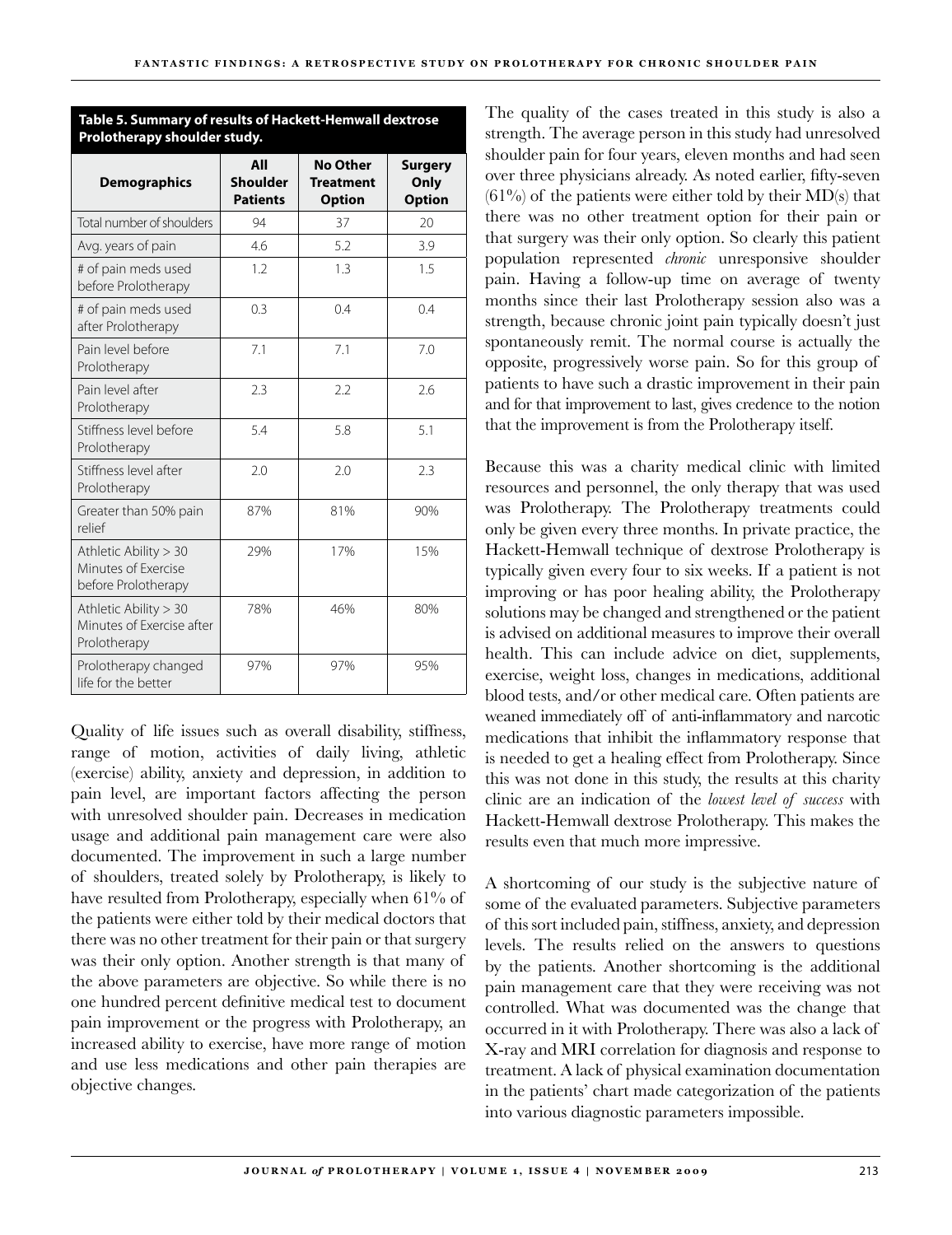### INTERPRETATION OF FINDINGS

Musculoskeletal disorders of the shoulder are extremely common, with reports of prevalence ranging from one in three people experiencing shoulder pain at some stage of their lives to approximately half the population experiencing at least one episode of shoulder pain annually.39 Hackett-Hemwall dextrose Prolotherapy was shown to be very effective in eliminating pain and improving the quality of life in this group of patients with chronic shoulder pain. This included the subgroup of patients that were told by their physicians that there were no other treatment options for their pain or that surgery was their only option.

While the differential diagnosis for chronic shoulder pain can include rotator cuff impingement, glenohumeral joint osteoarthritis, rotator cuff tear, bursitis, calcific or bicipital tendinitis, labral tear, myofascial pain syndrome, adhesive capsulitis (frozen shoulder), in the vast majority of cases, the pain relates to degeneration of the rotator cuff. $40,41$ The incidence of rotator cuff degeneration increases as people age, although even rotator cuff tears may not always be symptomatic. The overall prevalence of tears of the rotator cuff on MRI is 34% among symptom-free patients of all age groups, being 15% for full-thickness tears and 20% for partial-thickness tears.<sup>42</sup> In one study, only 28% of all rotator cuff tears were painful and in another study 54% of asymptomatic individuals older than 60 years had either a partial-thickness or fullthickness rotator cuff tear.<sup>43,44</sup>

The pathophysiological mechanism of this rotator cuff degeneration appears to multifactorial. Several authors have stressed the role of intrinsic tendon physiology as the main cause of degeneration.45,46 A zone of relative hypovascularity in the supraspinatus tendon approximately 1cm from the insertion site on the greater tuberosity, which corresponds to the critical zone where most rotator cuff degeneration and tears occur. This poor blood supply, coupled with chronic tendon overload leads to degeneration in the hypovascular region of the rotator cuff because of poor healing and these areas can eventually progress to rotator cuff tears. Another reason for rotator cuff degeneration is from impingement of the supraspinatus tendon. The supraspinatus tendon is clinically the most important rotator cuff tendon because it is involved, either alone or in combination with one or more additional tendons, in 95% of cuff tears.<sup>47</sup>

Because of this many patients with chronic shoulder pain are searching for conservative and alternative treatments for their pain.48-50 Searching for alternatives, simply put, are patients who meet the criteria for shoulder surgery but want a more conservative option. Even surgeons themselves often recommend a trial of conservative care for conditions such as rotator cuff tears and subacromial impringement syndrome before surgery is recommended.51,52 In many shoulder conditions, conservative care gives similar results as shoulder surgery with significantly less risk.<sup>53,54</sup> Patients realize that total shoulder replacement surgeries, arthroscopic procedures and even cortisone shots carry with them significant risk including prosthesis failure, nerve injury, infection, tissue damage, post-op blood clot and potential for continued pain.55-59

One of the treatments that chronic pain sufferers are using instead of surgery and conventional pain medications including narcotics is Prolotherapy.60, 61 Prolotherapy works by stimulating the body to repair these soft tissue structures. It starts and accelerates the inflammatory healing cascade by which fibroblasts proliferate. Fibroblasts are the cells through which collagen is made and by which ligaments and tendons repair.

For those patients suffering from chronic shoulder pain, histologic and MRI studies have shown that the pathophysiology is one of rotator cuff degeneration, not inflammation.62-64 In other words, chronic shoulder pain comes from tendon degeneration, in which collagen content within the tendon substance is either missing or changed.65,66 Since Prolotherapy is the injection of a solution for the purpose of tightening and strengthening weak tendons, ligaments or other structures involved in the stability and movement of a joint, it would be expected to be successful for those suffering from chronic shoulder pain.

# Conclusions

The Hackett-Hemwall technique of dextrose Prolotherapy used on patients who had an average duration of four years, eleven months of unresolved shoulder pain who were twenty months out from their last Prolotherapy session was shown in this observational study to improve their quality of life. They reported less pain, stiffness, crunching sensation, disability, depressed and anxious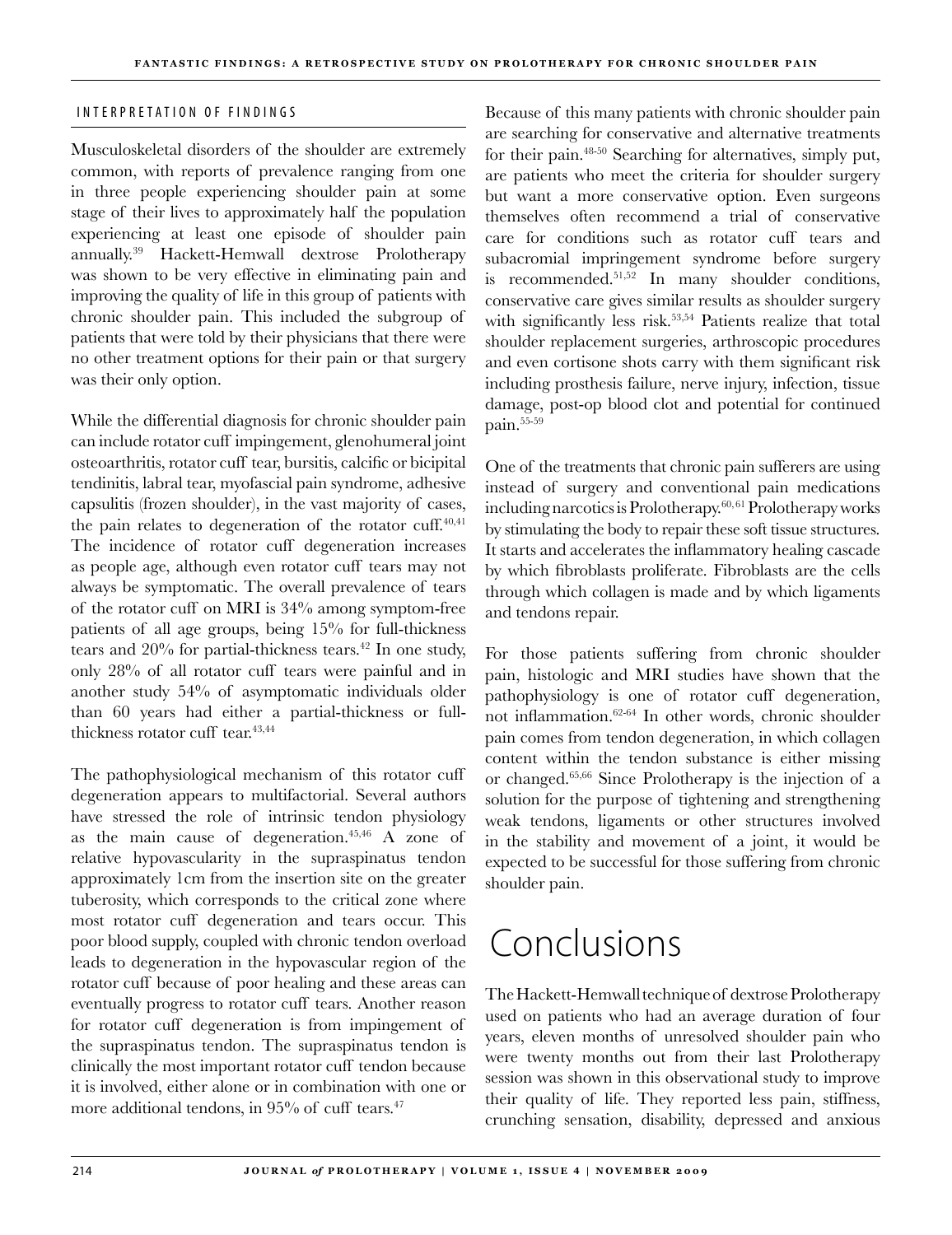thoughts, medication and other pain therapy usage, as well as improved range of motion, sleep, exercise ability, and activities of daily living. This included patients who were told there were no other treatment options for their pain or that surgery was their only option. Therefore, Hackett-Hemwall dextrose Prolotherapy is a treatment that should be highly considered for people suffering with unresolved shoulder pain.  $\blacksquare$ 

#### A C K N O W L E D G E M E N T S

Doug Puller (D.P.), independent data collector. Dave Gruen (D.G.), independent data analyst from www.bolderimage.com.

#### B I B LI O G R A P H Y

- 1. Bot SD, et al. Incidence and prevalence of complaints of the neck and upper extremity in general practice. *Annals of Rheumatic Diseases*. 2005;64:118-123.
- Chard MD, et al. Shoulder disorders in the elderly: a community 2. survey. *Arthritis and Rheumatism.* 1991;34:766-769.
- Juul-Kristensen B, et al. Computer users' risk factors for 3. developing shoulder, elbow and back symptoms. *Scan J Work Environ Health.* 2004;30:390-398.
- 4. Hakala P, et al. Back, neck, and shoulder pain in Finnish adolescents: national cross sectional surveys. *British Medical Journal.* 2002;325:743-749.
- 5. Van der Windt DA, et al. Shoulder disorders in general practice: incidence, patient characteristics and management. *Annals of Rheumatic Diseases.* 1995;54:959-964.
- 6. Sheeler R. Alternative treatments: Dealing with chronic pain. *Mayo Clinic Health Letter.* April 2005. 23(4).
- Ottawa Panel evidence-based clinical practice guidelines for 7. therapeutic exercises and manual therapy in the management of osteoarthritis. *Phys Ther.* 2005;85:907-71.
- 8. Karjalainen K. Multidisciplinary biopsychosocial rehabilitation for neck and shoulder pain among working age adults. *Cochrane Review Abstracts.* http://www.medscape.com/viewarticle/486092, pages 1-2.
- Garfinkel M. Yoga as a complementary therapy. *Geriatrics Aging.* 9. 2006;9:190-4.
- 10. Green S. Physiotherapy interventions for shoulder pain. *Cochrane Review Abstracts.* http://www.medscape.com/viewarticle/486953, pages 1-3.
- 11. Green S. Systematic review of randomized controlled trials of interventions for painful shoulder: selection criteria, outcome assessment, and efficacy. *BMJ.* 1998;316:354-360. Abstract.
- Lennard T. *Pain Procedures in Clinical Practice.* Second Edition. 12. Philadelphia, PA: Hanley & Belfus, Inc., 2000.
- Lennard T. *Physiatric Procedures in Clinical Practice.* Philadelphia, PA: 13. Hanley & Belfus, Inc., 1995.
- 14. Hauser R., et al. Prolo Your Pain Away! Second Edition. Oak Park, IL, Beulah Land Press, 2004.
- 15. Dorman, Thomas. Prolotherapy in the Lumbar Spine and Pelvis. Philadelphia, PA: Hanley & Belfus, Inc., 1995.
- 16. Hackett G, et al. *Ligament and Tendon Relaxation Treated by Prolotherapy,* 5th ed. Oak Park, IL, Gustav A. Hemwall, 1992.
- 17. Reeves KD. Prolotherapy: Present and future applications in soft tissue pain and disability. *Phys Med Rehabil Clin North Am.* 6:917- 926,1995.
- 18. Ongley M. Ligament instability of knees: a new approach to treatment. *Manual Medicine.* 1988;3:152-154.
- 19. Hackett, G. Prolotherapy in whiplash and low back pain. *Postgrad Med.* 1960;27:214-219.
- 20. Kayfetz D. Occipital-cervical (whiplash) injuries treated by Prolotherapy. *Medical Trial Technique Quarterly.* 1963; June:9-29.
- 21. Klein R. A randomized double-blind trial of dextrose-glycerinephenol injections for chronic, low back pain. *Journal of Spinal Disorders.* 1993;6:23-33.
- 22. Reeves K, et al. Randomized, prospective, placebo-controlled double-blind study of dextrose Prolotherapy for osteoarthrtic thumb and finger joints: evidence of clinical efficacy. *Journal of Alternative and Complementary Medicine.* 2000,6:311-320.
- 23. Yelland M. Prolotherapy injections, saline injections, and exercises for chronic low back pain: A randomized trial. *Spine.* 2004;29(1):9-16.
- 24. Brolinson G. Prolotherapy: Cutting edge therapy for chronic injuries? *ACC Sports Sciences Main Page.* 2005, June:1-3.
- 25. Sheeler R. Alternative treatments: Dealing with chronic pain. *Mayo Clinic Health Letter.* April 2005. 23(4).
- 26. Hackett G. Ligament and Tendon Relaxation Treated by Prolotherapy. Springfield, IL: Charles C. Thomas, 1958.
- 27. Hackett G. Joint stabilization: An experimental, histologic study with comments on the clinical application in ligament proliferation. *American Journal of Surgery.* 1955;89:968-973.
- 28. Schwartz R. Prolotherapy: A literature review and retrospective study. *Journal of Neurology, Orthopedic Medicine and Surgery.* 1991; 12:220-223.
- 29. Schmidt H. Effect of growth factors on proliferation of fibroblasts from the medical collateral and anterior cruciate ligaments. *Journal of Orthopaedic Research.* 1995;13:184-190.
- 30. Liu Y. An in situ study of the influence of a sclerosing solution in rabbit medical collateral ligaments and its junction strength. *Connective Tissue Research.* 1983;2:95-102.
- 31. Maynard J. Morphological and biomechanical effects of sodium morrhuate on tendons. *Journal of Orthopaedic Research.* 1985;3:236-248.
- 32. Hackett G. Prolotherapy for headache. Headache. 1962; April: 3-11.
- Hackett G. Low back pain. *The British Journal of Physical Medicine.* 33. 1956;19:25-35.
- 34. Ongley M. A new approach to the treatment of chronic low back pain. *Lancet.* 1987;2:143-147.